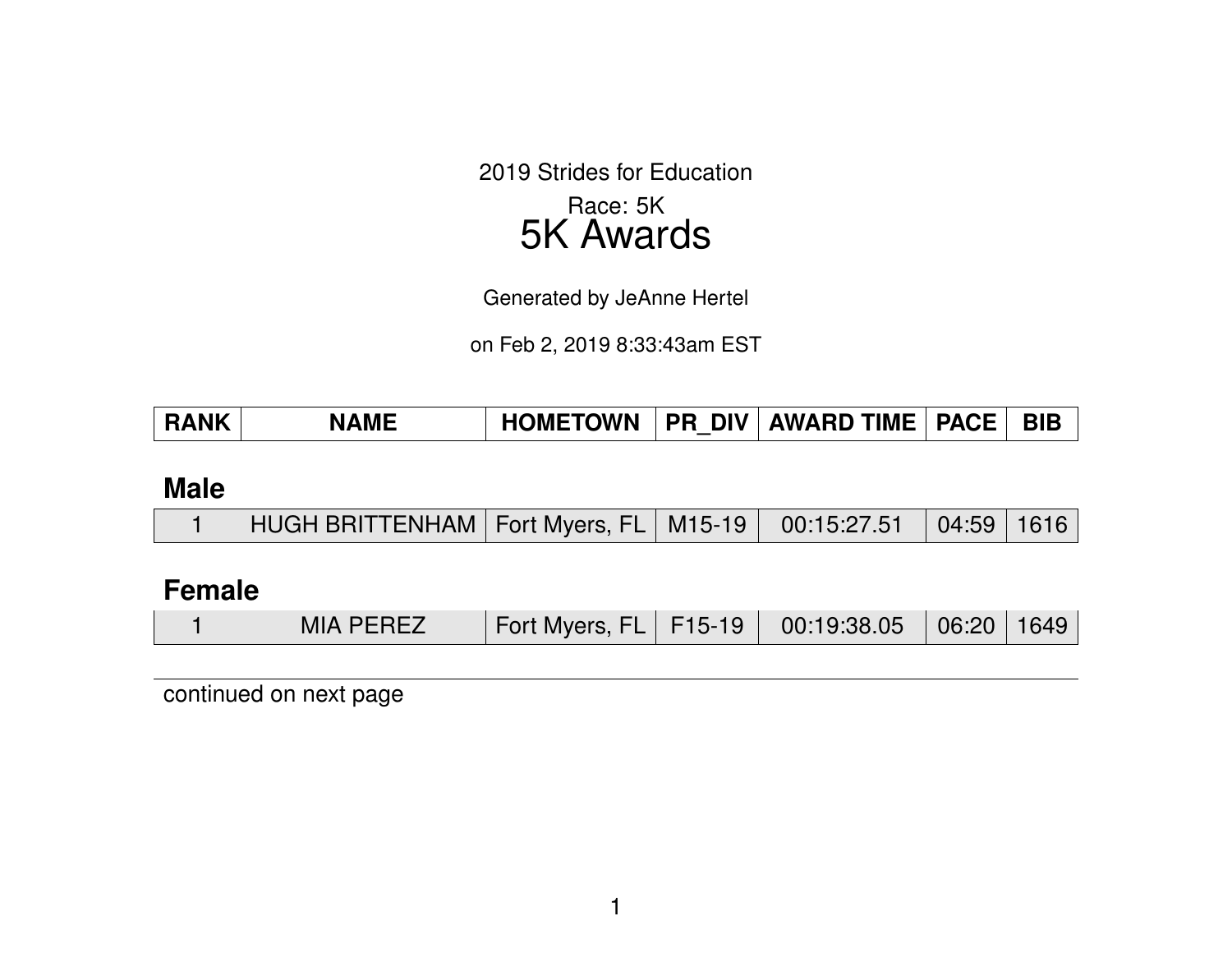continued from previous page

| <b>RANK</b> | <b>NAME</b>         | <b>HOMETOWN</b> | <b>PR DIV</b> | <b>AWARD TIME   PACE</b> |       | <b>BIB</b> |
|-------------|---------------------|-----------------|---------------|--------------------------|-------|------------|
|             | <b>Male Masters</b> |                 |               |                          |       |            |
|             | YANCEY PALMER       | Fort Myers, FL  | M45-49        | 00:18:15.31              | 05:54 | 1359       |

### **Female Masters**

| <b>MANUELA LYONS</b> | Fort Myers, FL | / F45-49   00:19:41.51   06:21   1177 |  |
|----------------------|----------------|---------------------------------------|--|
|                      |                |                                       |  |

#### **Male Grand Masters**

|  | <b>CHRIS MEIER</b> | Cape Coral, FL | $M50-54$ | $\vert$ 00:18:38.22 $\vert$ 06:01 $\vert$ |  | - 938 |
|--|--------------------|----------------|----------|-------------------------------------------|--|-------|
|--|--------------------|----------------|----------|-------------------------------------------|--|-------|

#### **Female Grand Masters**

|  | ALESLIE GUNDERSON   North Fort Myers, FL   F50-54   00:22:51.54   07:23   660 |  |  |  |  |  |
|--|-------------------------------------------------------------------------------|--|--|--|--|--|
|--|-------------------------------------------------------------------------------|--|--|--|--|--|

# **M1-9**

| <b>TRENT VITTUR</b> | Florida, US | $M1-9$ | 00:21:12.40 | $06:50$   1214 |      |
|---------------------|-------------|--------|-------------|----------------|------|
| <b>OWEN SMITH</b>   | Florida, US | $M1-9$ | 00:21:36.05 | 06:58          | 1216 |
| <b>CHAMP TRAVIS</b> | Florida, US | $M1-9$ | 00:22:22.36 | 07:13          | 1296 |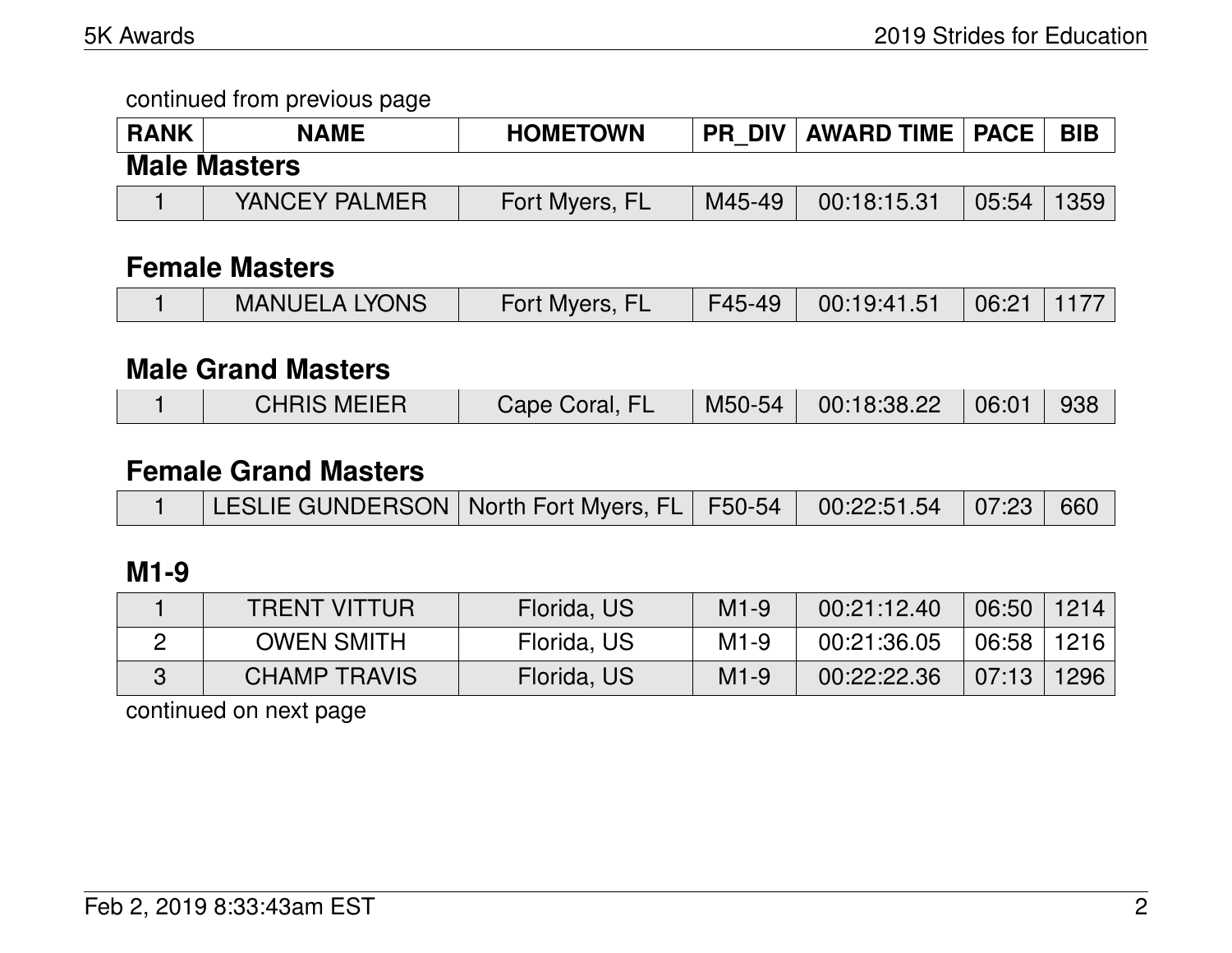# **F1-9**

| JAYLA MORGANI                                    | Florida, US    | $F1-9$ | 00:25:14.65 | 08:08               | 1200 |
|--------------------------------------------------|----------------|--------|-------------|---------------------|------|
| OLIVIA SLUDER                                    | Cape Coral, FL | $F1-9$ | 00:26:14.69 | $08:27$ $\parallel$ | 1564 |
| <b>RHEALYN ANDERSON   North Fort Myers, FL  </b> |                | $F1-9$ | 00:26:57.16 | 08:41               | 834  |

# **M10-14**

| <b>COLSEN PALMER</b> | Fort Myers, FL | $M10-14$ | 00:18:59.56 | $\setminus$ 06:07 | 1361 |
|----------------------|----------------|----------|-------------|-------------------|------|
| <b>TYLER KNOOP</b>   | Cape Coral, FL | $M10-14$ | 00:20:32.62 | 06:37   1615      |      |
| LUKE FLEMING         | Fort Myers, FL | $M10-14$ | 00:20:52.42 | 06:44             | 1689 |

# **F10-14**

| KATHRYN WENDLAND       | Fort Myers, FL | $F10-14$ | 00:22:32.36 | $\mid$ 07:16   1014 |      |
|------------------------|----------------|----------|-------------|---------------------|------|
| <b>FINLEY MITCHELL</b> | Fort Myers, FL | $F10-14$ | 00:23:32.00 | 07:35               | 872  |
| <b>GRACIE GOLL</b>     | Estero, FL     | $F10-14$ | 00:24:17.43 | $(07:50)^{17}$      | 1588 |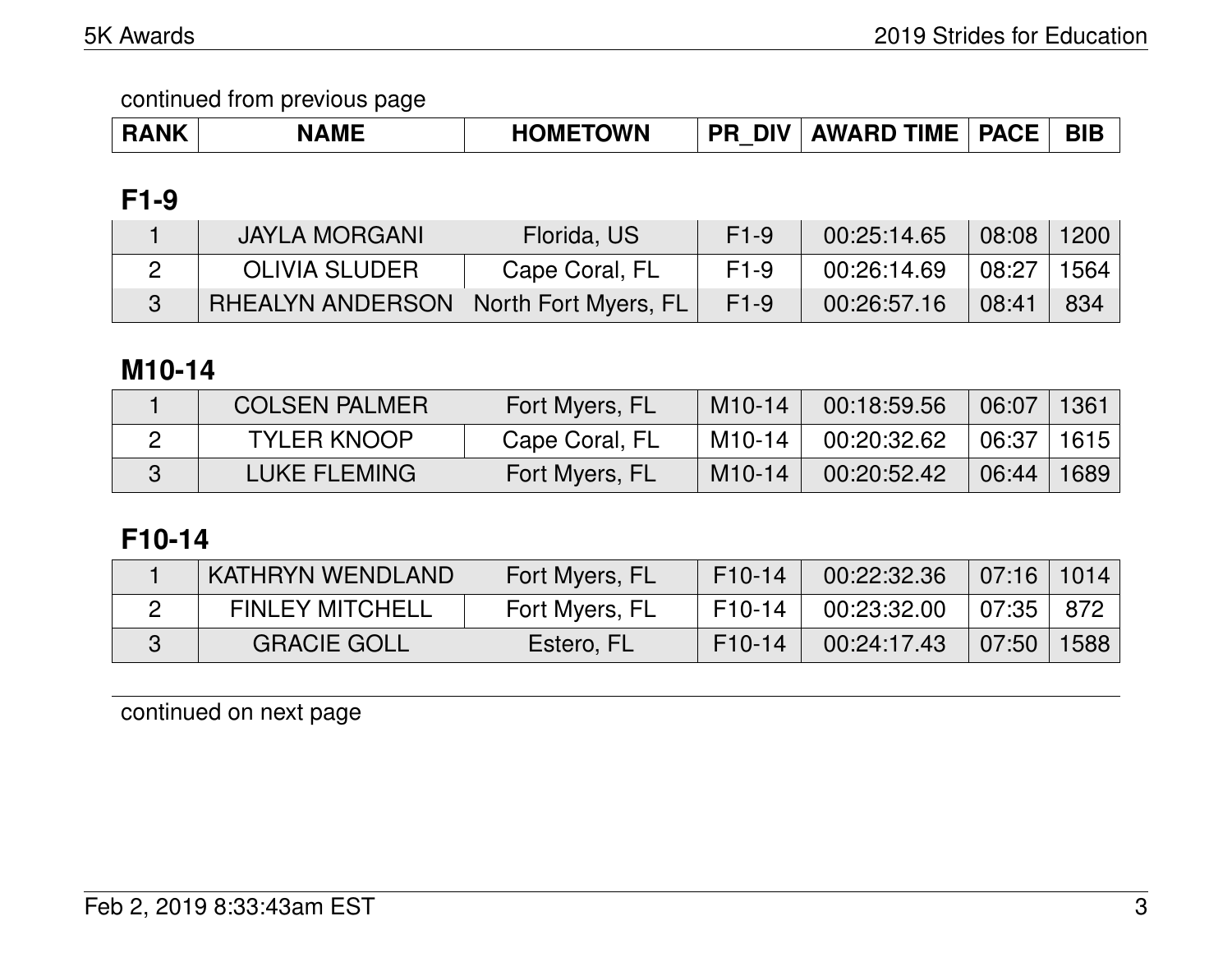| <b>RANK</b>         | <b>NAME</b>                                     | <b>HOMETOWN</b>    | <b>PR DIV</b>       | <b>AWARD TIME   PACE</b> |                  | <b>BIB</b> |  |  |  |
|---------------------|-------------------------------------------------|--------------------|---------------------|--------------------------|------------------|------------|--|--|--|
| M <sub>15</sub> -19 |                                                 |                    |                     |                          |                  |            |  |  |  |
|                     | LILIOLI DDITTENILIAM<br><b>HUUIT DINITENHAM</b> | Fort Myers, FL     | <del>M15-19</del>   | 00:15:27.51              | <del>04:59</del> | 1616       |  |  |  |
|                     | <b>ALEX BAGBY</b>                               | Fort Myers, FL     | M <sub>15</sub> -19 | 00:17:06.90              | 05:31            | 1665       |  |  |  |
| $\overline{2}$      | <b>KOLTON PICKARD</b>                           | Fort Myers, FL     | M <sub>15</sub> -19 | 00:17:14.68              | 05:34            | 1235       |  |  |  |
| 3                   | <b>BRANDON PALOMINO</b>                         | Bonita Springs, FL | M <sub>15-19</sub>  | 00:17:21.47              | 05:36            | 1730       |  |  |  |

# **F15-19**

| <b>MIA PEREZ</b>          | Fort Myers, FL | F15-19   | 00:19:38.05 | <del>06:20</del> | <del>1649</del> |
|---------------------------|----------------|----------|-------------|------------------|-----------------|
| <b>CAROLINE MACKENZIE</b> | Fort Myers, FL | $F15-19$ | 00:20:10.39 | 06:30            | 1561            |
| <b>SARAH LABODA</b>       | Fort Myers, FL | $F15-19$ | 00:20:43.70 | 06:41            | 895             |
| <b>ANNA FISCHLER</b>      | Fort Myers, FL | $F15-19$ | 00:20:43.96 | 06:41            | 1075            |

# **M20-24**

| <b>KASIDIT TIPAYAOSOTH</b> | Fort Myers, FL | M20-24 | 00:22:09.83 | 07:09 | 551  |
|----------------------------|----------------|--------|-------------|-------|------|
| <b>JONATHON STRONG</b>     | Fort Myers, FL | M20-24 | 00:27:15.23 | 08:47 | 991  |
| NOE GAMEZ                  | Florida, US    | M20-24 | 00:30:23.51 | 09:47 | 1390 |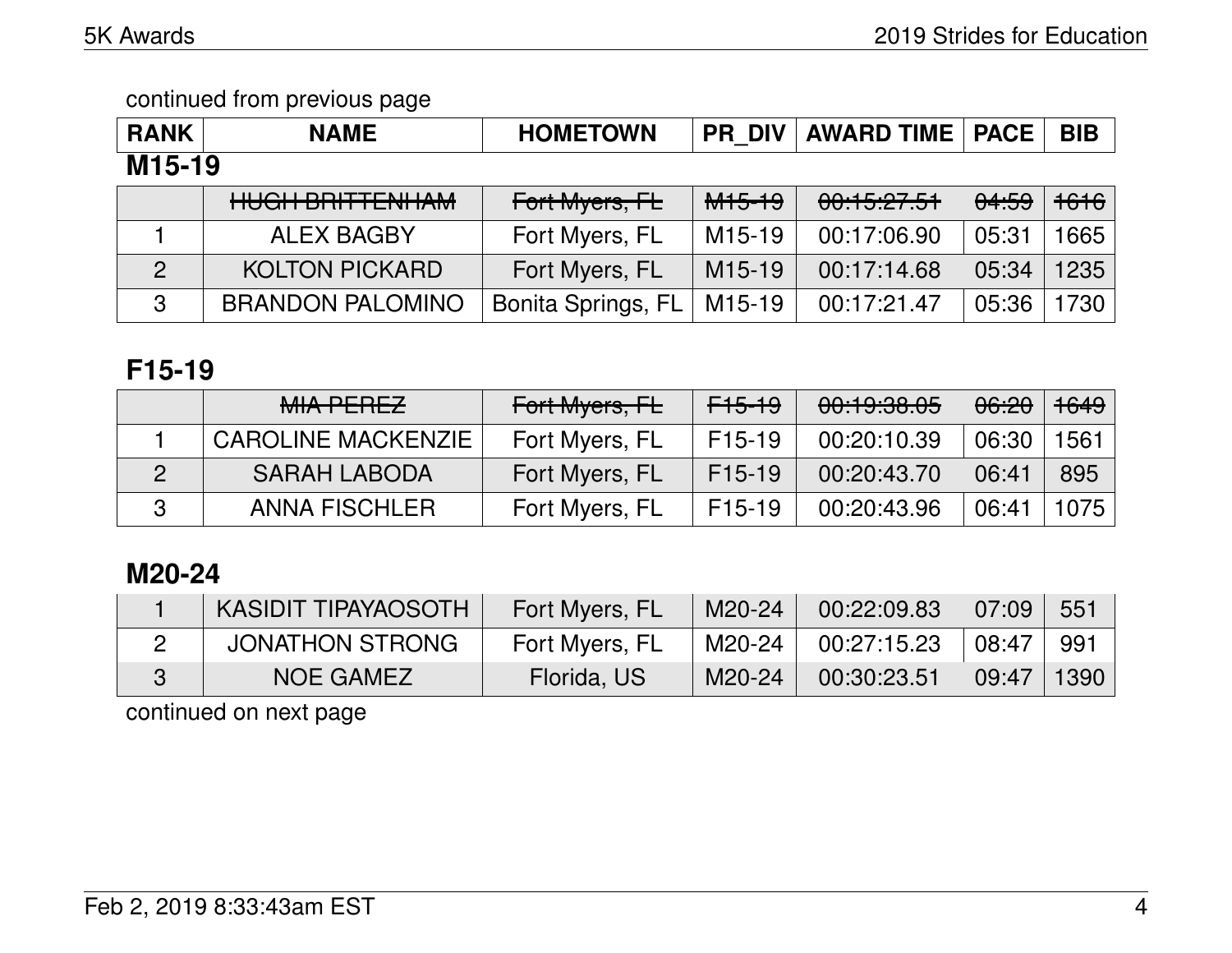| <b>RANK</b> | <b>NAME</b> | <b>HOMETOWN</b> | <b>DIV</b><br><b>PR</b> | <b>AWARD TIME  </b> | <b>PACE</b> | <b>BIB</b> |
|-------------|-------------|-----------------|-------------------------|---------------------|-------------|------------|
|-------------|-------------|-----------------|-------------------------|---------------------|-------------|------------|

### **F20-24**

| JENNIFER NARGI          | Florida, US                 | F <sub>20</sub> -24 | 00:22:51.65 | 07:22  | 1381 |
|-------------------------|-----------------------------|---------------------|-------------|--------|------|
| <b>MARIE L'ESTRANGE</b> | Bonita Springs, FL   F20-24 |                     | 00:28:59.70 | 09:20∣ | 778  |
| <b>KALEE CAMPBELL</b>   | Fort Myers, FL              | F <sub>20</sub> -24 | 00:29:27.36 | 09:29  | 801  |

### **M25-29**

| <b>MICHAEL BUMPUS</b> | Fort Myers, FL | M25-29 | 00:20:10.09 | 06:30      | 1580 |
|-----------------------|----------------|--------|-------------|------------|------|
| NICHOLAS ABERNATHY    | Cape Coral, FL | M25-29 | 00:20:30.68 | 06:37 1073 |      |
| <b>JORDAN STAMPER</b> | Florida, US    | M25-29 | 00:21:59.39 | 07:05      | 1257 |

# **F25-29**

| <b>BRITTANY MARSHALL</b> | Cape Coral, FL | F25-29 | 00:21:46.46 | 07:01 | 997 |
|--------------------------|----------------|--------|-------------|-------|-----|
| <b>KAREN AMBROSE</b>     | Cape Coral, FL | F25-29 | 00:23:18.68 | 07:31 | 863 |
| <b>KRISTEN SKROBACKI</b> | Fort Myers, FL | F25-29 | 00:25:14.09 | 08:08 | 698 |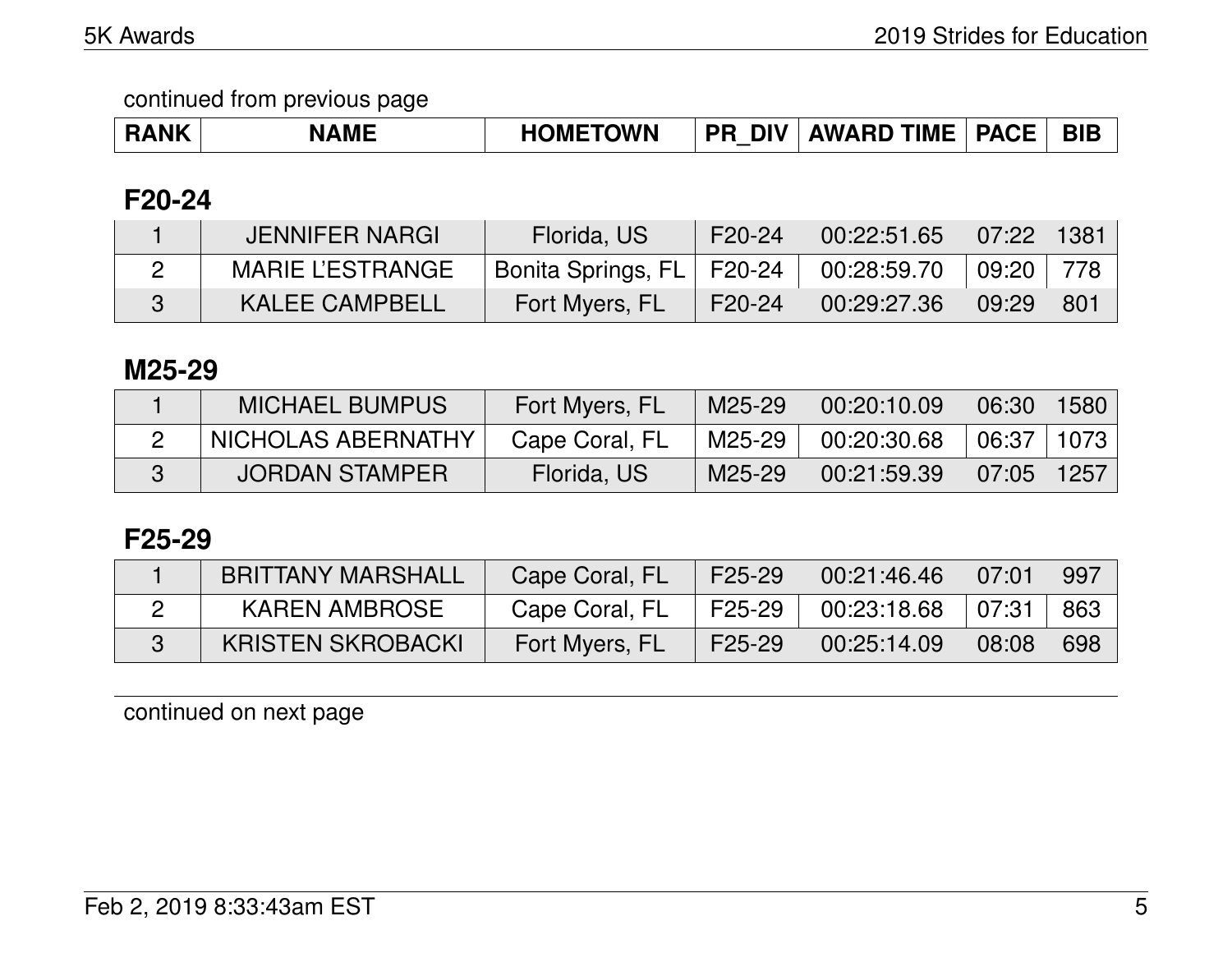| <b>RANK</b> | <b>NAME</b>               | <b>HOMETOWN</b> | <b>PR DIV</b> | <b>AWARD TIME   PACE</b> |       | <b>BIB</b> |  |  |
|-------------|---------------------------|-----------------|---------------|--------------------------|-------|------------|--|--|
| M30-34      |                           |                 |               |                          |       |            |  |  |
|             | <b>BENJAMIN PIGNATONE</b> | Estero, FL      | M30-34        | 00:17:36.23              | 05:40 | 1684       |  |  |
|             | <b>OSCAR CORREDOR</b>     | Fort Myers, FL  | M30-34        | 00:18:30.11              | 05:58 | 1571       |  |  |
| 3           | <b>JOSHUA DORSEY</b>      | Fort Myers, FL  | M30-34        | 00:19:21.26              | 06:14 | 1134       |  |  |

## **F30-34**

| AMBER SKULINA             | Fort Myers, FL              | F30-34 | 00:21:52.08                  | 07:03 1603 |  |
|---------------------------|-----------------------------|--------|------------------------------|------------|--|
| <b>JACQUELINE NOBLETT</b> | Fort Myers, FL              | F30-34 | $00:23:26.34$   07:33   1234 |            |  |
| <b>CHERYL DAVIS</b>       | Port Charlotte, FL   F30-34 |        | 00:24:28.28                  | 07:53 1639 |  |

# **M35-39**

| MICHAEL LICATA      | Florida, US                   | M35-39   | 00:20:41.20         | 06:40   1278  |     |
|---------------------|-------------------------------|----------|---------------------|---------------|-----|
| <b>RYAN FORKEY</b>  | Estero, FL                    | M35-39 I | $00:20:58.26$ 06:45 |               | 553 |
| <b>JUAN ALVAREZ</b> | Bonita Springs, FL   M35-39 \ |          | 00:21:57.38         | $\vert$ 07:05 | 998 |

# **F35-39**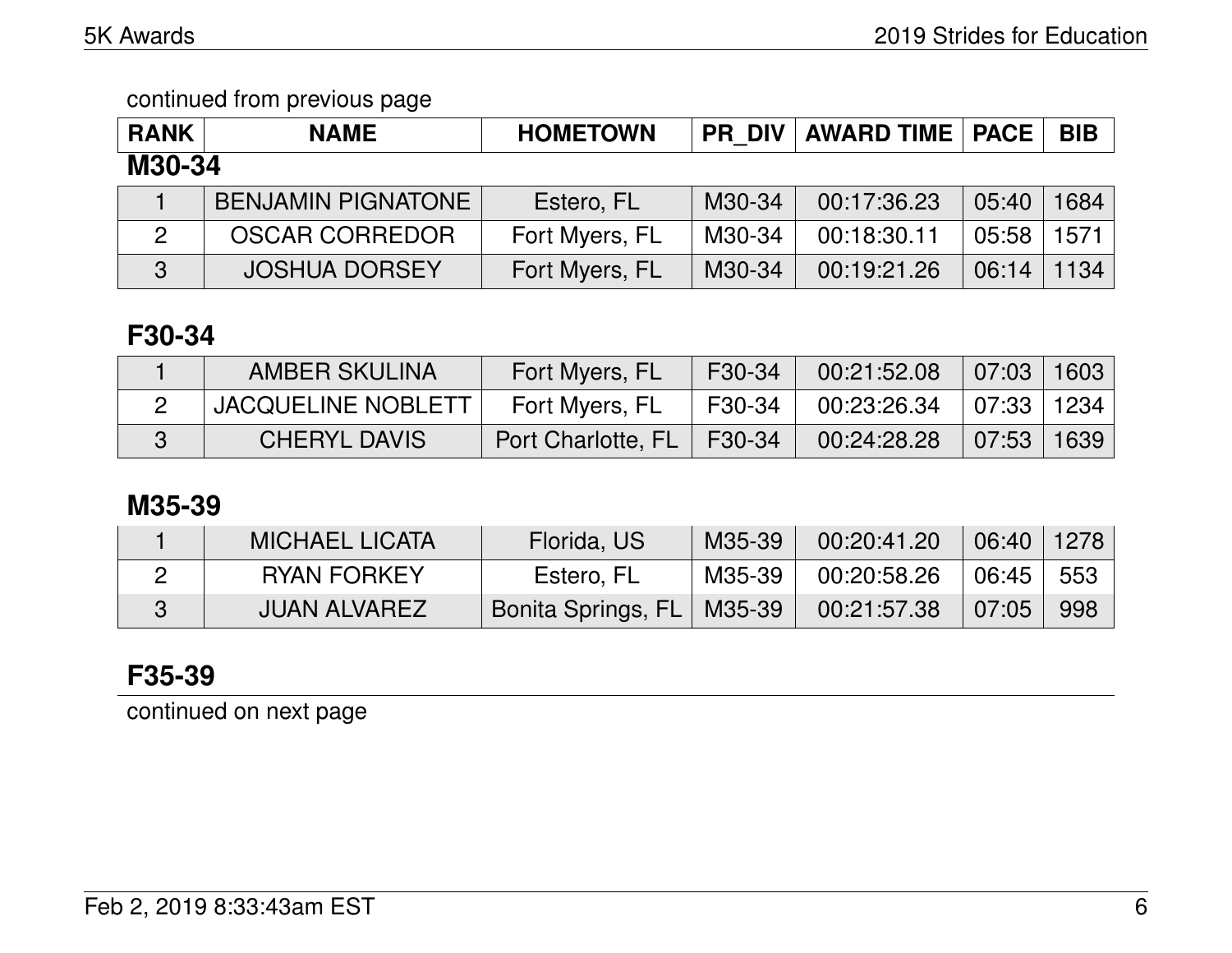continued from previous page

| <b>RANK</b> | <b>NAME</b>         | <b>HOMETOWN</b>     | <b>PR DIV</b>       | <b>AWARD TIME   PACE</b> |       | <b>BIB</b> |
|-------------|---------------------|---------------------|---------------------|--------------------------|-------|------------|
|             | <b>KASSIDY KAYE</b> | Fort Myers, FL      | F <sub>35</sub> -39 | 00:23:12.18              | 07:29 | 658        |
|             | CANDACE LO          | Cape Coral, FL      | F <sub>35</sub> -39 | 00:23:18.30              | 07:31 | 796        |
|             | <b>MARY ALLEN</b>   | West Palm Beach, FL | F35-39              | 00:23:45.13              | 07:39 | 1577       |

# **M40-44**

| <b>JAMES SAMZ</b>    | Cape Coral, FL | M40-44 | 00:19:03.34 | 06:09 | 848  |
|----------------------|----------------|--------|-------------|-------|------|
| <b>MARK MCCREARY</b> | Cape Coral, FL | M40-44 | 00:20:12.48 | 06:31 | 765  |
| <b>RENE RAMIREZ</b>  | Fort Myers, FL | M40-44 | 00:20:20.41 | 06:33 | 1557 |

# **F40-44**

| <b>MELISA PANNETON</b> | Cape Coral, FL | F40-44 | 00:24:05.88 | $\mid 07:46 \mid 1119 \mid$ |     |
|------------------------|----------------|--------|-------------|-----------------------------|-----|
| <b>BROOKE DIAZ</b>     | Fort Myers, FL | F40-44 | 00:24:08.87 | $+07:47$                    | 689 |
| DOMINIQUE STOKES       | Fort Myers, FL | F40-44 | 00:25:35.80 | 08:15                       | 923 |

# **M45-49**

|                        | VANCEV DALMED | $\Gamma$           | $MAE$ $AO$            | 0.10.15              | $\Delta$ $\Gamma$ . $\Gamma$ $\Delta$ | 10EQ |  |  |
|------------------------|---------------|--------------------|-----------------------|----------------------|---------------------------------------|------|--|--|
|                        | TANUL TALMLIT | $T$ UILIVIYUIS, IE | T <del>VITJ 4</del> 7 | <del>uu.iu.iuu</del> | ᠊ᡂ.ᡂ                                  | ਾਹਰਤ |  |  |
| continued on next nane |               |                    |                       |                      |                                       |      |  |  |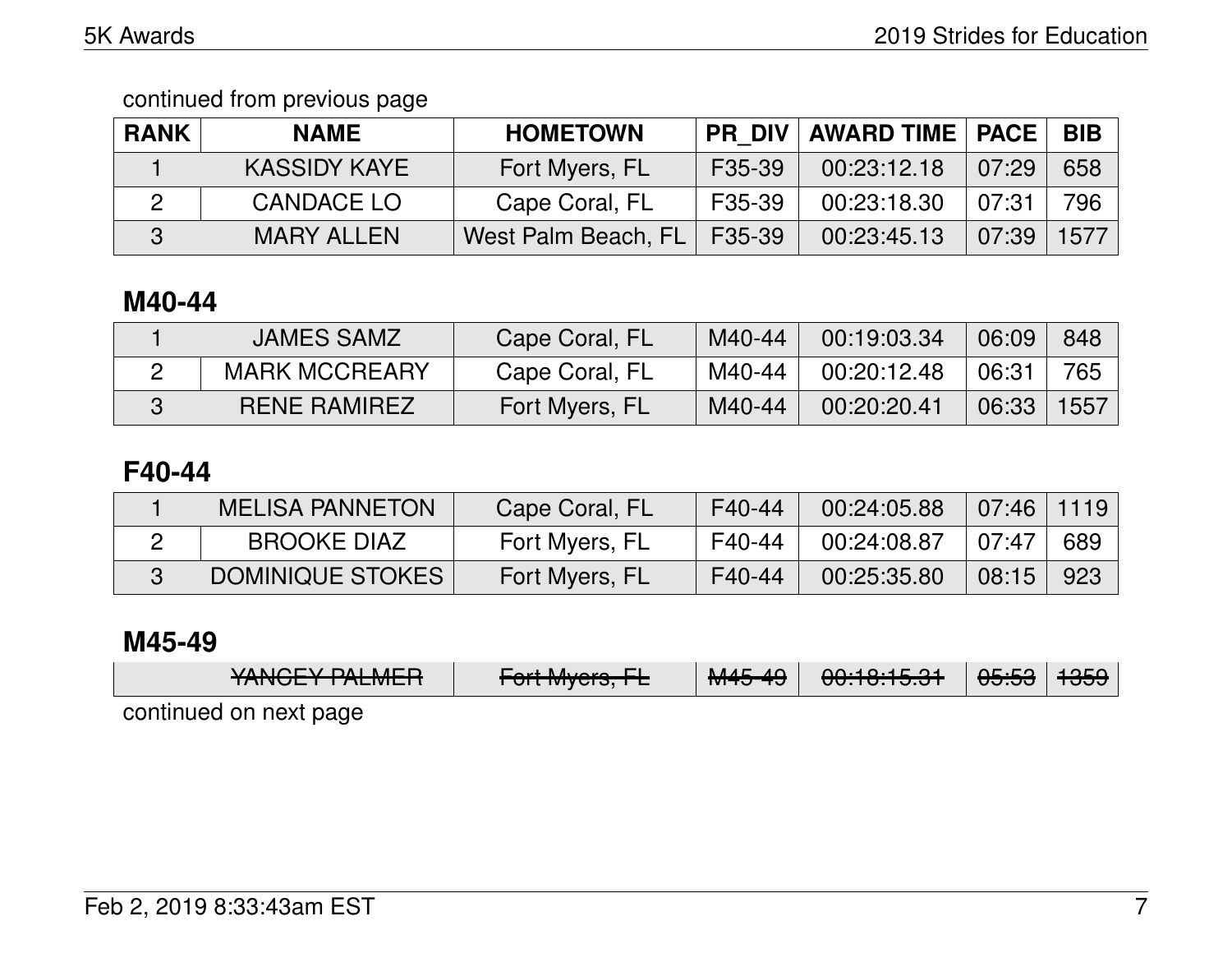| <b>RANK</b> | <b>NAME</b>                             | <b>HOMETOWN</b> |        | PR_DIV   AWARD TIME   PACE |        | <b>BIB</b> |
|-------------|-----------------------------------------|-----------------|--------|----------------------------|--------|------------|
|             | ANDREW OAKES-LOTTRIDGE   Fort Myers, FL |                 | M45-49 | 00:19:45.41                | 06:22  | 1766       |
|             | ADAM WASZKOWSKI                         | Estero, FL      | M45-49 | 00:21:43.47                | 07:00  | 467        |
|             | <b>TRENT ECKHARDT</b>                   | Fort Myers, FL  | M45-49 | 00:21:55.65                | 107:04 | 1602       |

# **F45-49**

| MANILIEL A IVANIO<br><b>MANULLA LIUNU</b> | Fort Myers, FL | <del>F45-49</del> | 00:19:41.51 | 06:21 | $++77$ |
|-------------------------------------------|----------------|-------------------|-------------|-------|--------|
| <b>SUSAN GRAY</b>                         | Florida, US    | F45-49            | 00:25:13.53 | 08:08 | 1218   |
| <b>ANNABELLE MEIER</b>                    | Cape Coral, FL | F45-49            | 00:25:58.75 | 08:22 | 939    |
| <b>KAREN BLAZE</b>                        | Fort Myers, FL | F45-49            | 00:26:32.43 | 08:33 | 417    |

# **M50-54**

|   | $\bigcap_{i=1}^n$<br><u>UTILIO METELI</u> | Cape Coral, FL | <del>M50-54</del> | 00:10:30.22 | 06:00 | 938  |
|---|-------------------------------------------|----------------|-------------------|-------------|-------|------|
|   | <b>JOHN HARRIS</b>                        | Fort Myers, FL | M50-54            | 00:19:43.27 | 06:21 | 1619 |
|   | <b>GLEN BUTTON</b>                        | Florida, US    | M50-54            | 00:20:01.91 | 06:27 | 1219 |
| ? | <b>JOHN SCOTT</b>                         | Cape Coral, FL | M50-54            | 00:20:37.18 | 06:39 | 1623 |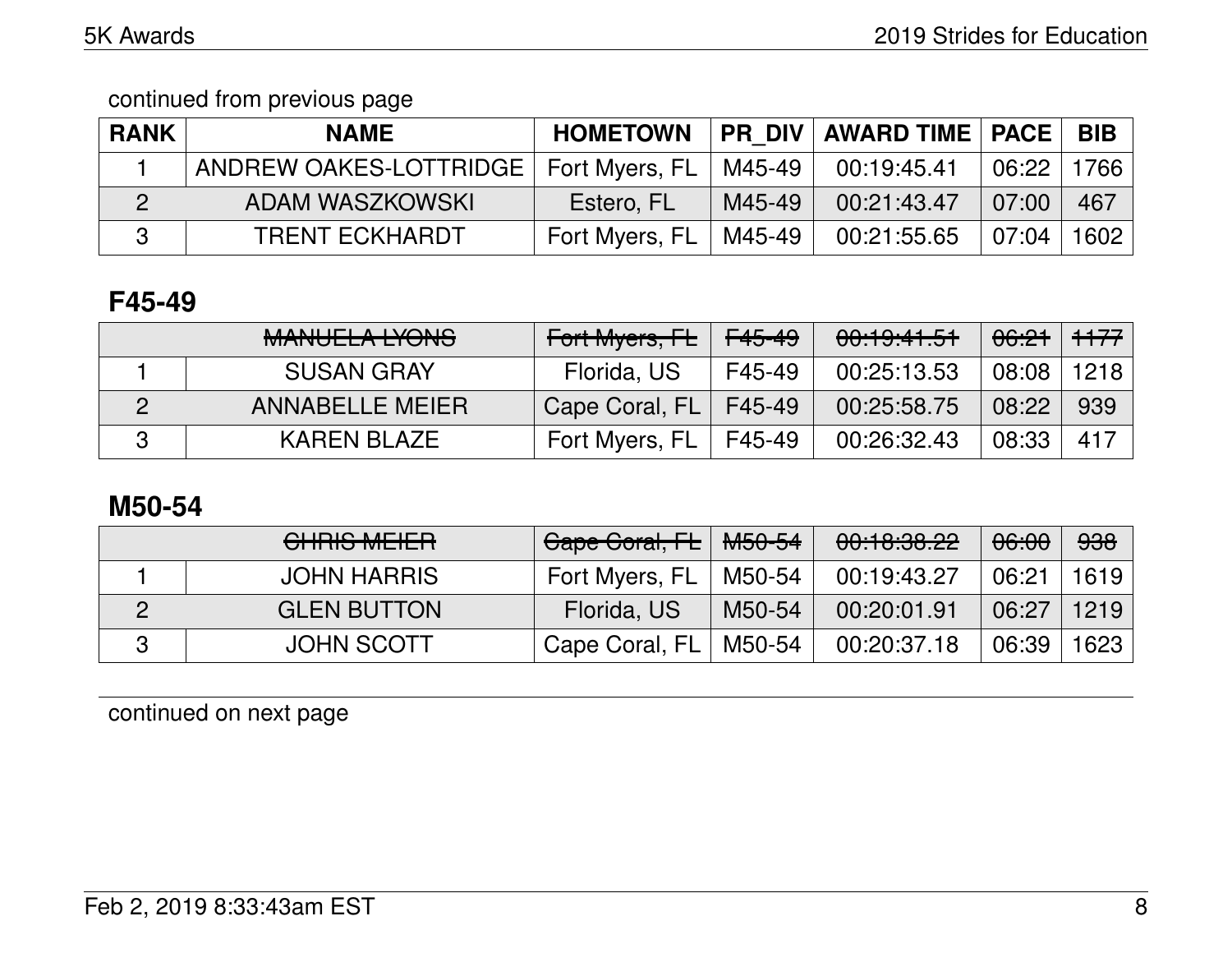| <b>RANK</b> | <b>NAME</b>                                             | <b>HOMETOWN</b>      | <b>PR DIV</b> | <b>AWARD TIME</b>              | <b>PACE</b> | <b>BIB</b> |
|-------------|---------------------------------------------------------|----------------------|---------------|--------------------------------|-------------|------------|
| F50-54      |                                                         |                      |               |                                |             |            |
|             | <u>I FOLIE ALINIDEDOAN</u><br><b>LLJLIL UUINDLITJUN</b> | North Fort Myers, FL | F50-54        | 0.00.01<br><b>UU. 44.01.04</b> | 07:22       | 660        |
|             | <b>LISA ROETH</b>                                       | Florida, US          | F50-54        | 00:23:25.12                    | 07:33       | 1670       |
| 2           | <b>VALERIE EBERLY</b>                                   | Florida, US          | F50-54        | 00:28:03.05                    | 09:02       | 1466       |
| 3           | <b>JEANENE DENNARD-WIPF</b>                             | Fort Myers, FL       | F50-54        | 00:30:01.66                    | 09:40       | 1712       |

### **M55-59**

| <b>GUY TAM</b>       | Lehigh Acres, FL | M55-59 | 00:21:01.12 | 06:46 | 524  |
|----------------------|------------------|--------|-------------|-------|------|
| <b>MARIO JOHNSON</b> | Cape Coral, FL   | M55-59 | 00:21:18.02 | 06:52 | 1094 |
| <b>KEVIN KINCAID</b> | Fort Myers, FL   | M55-59 | 00:25:04.49 | 08:05 | 1680 |

# **F55-59**

| <b>DIANE EDWARDS</b>   | Fort Myers, FL | F55-59 | 00:26:16.65 | 08:28 | 514  |
|------------------------|----------------|--------|-------------|-------|------|
| <b>CHRISTINE PENCE</b> | Estero, FL     | F55-59 | 00:27:33.00 | 08:53 | 509  |
| <b>THERESA BETZ</b>    | Florida, US    | F55-59 | 00:28:51.80 | 09:18 | 1467 |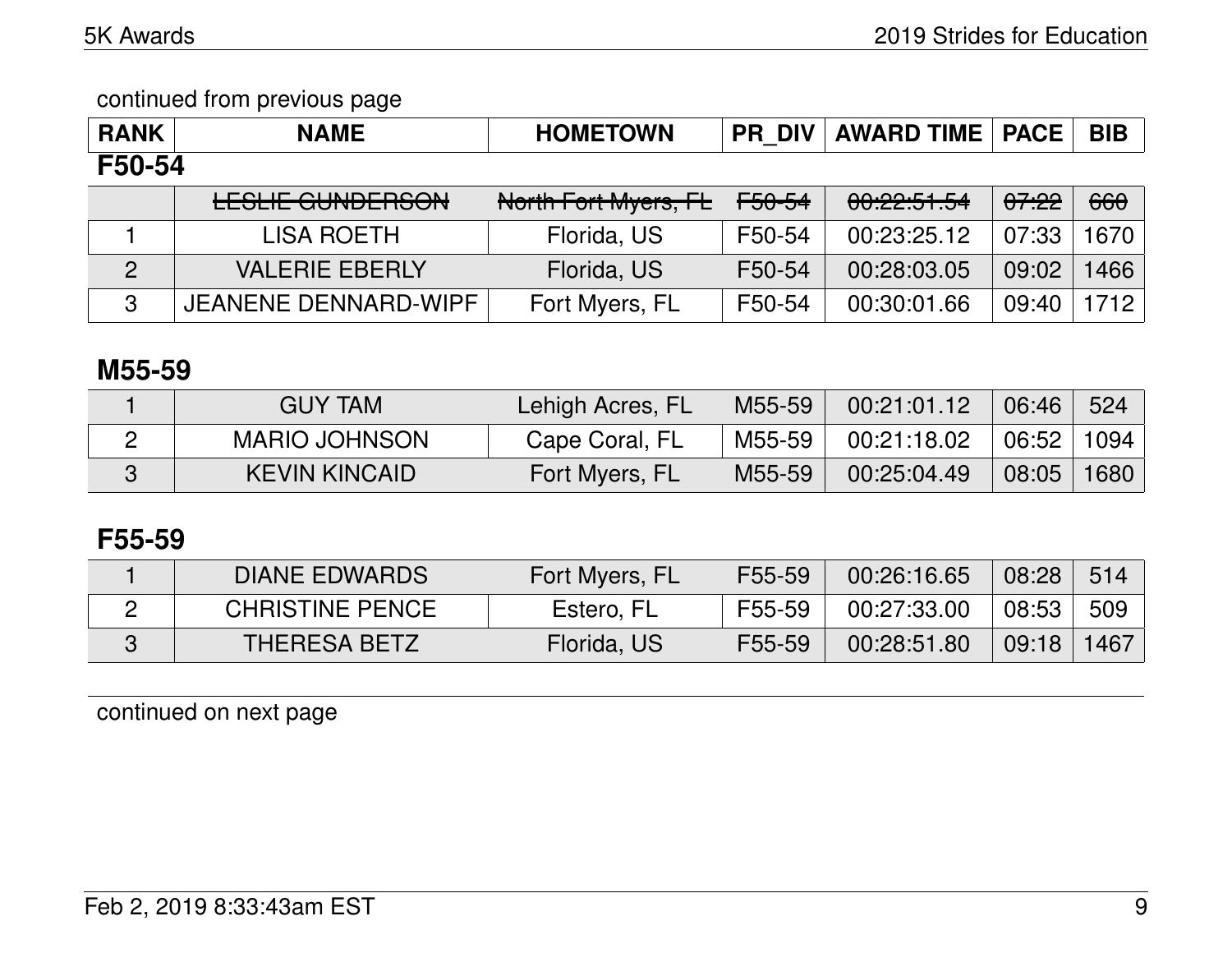| <b>RANK</b>   | <b>NAME</b>         | <b>HOMETOWN</b>           | <b>PR DIV</b> | <b>AWARD TIME   PACE</b> |       | <b>BIB</b> |
|---------------|---------------------|---------------------------|---------------|--------------------------|-------|------------|
| <b>M60-64</b> |                     |                           |               |                          |       |            |
|               | <b>STEVE PEPE</b>   | Fort Myers Beach, FL      | M60-64        | 00:22:34.48              | 07:16 | 1565       |
| 2             | <b>KEITH MARTIN</b> | Fort Myers, FL            | M60-64        | 00:25:03.13              | 08:04 | 676        |
| 3             | <b>JIM SILVIA</b>   | <b>Bonita Springs, FL</b> | M60-64        | 00:30:43.98              | 09:54 | 487        |

## **F60-64**

| <b>NANCY GRIBBLE</b> | Loxahatchee, FL    | F60-64 | 00:24:10.45 | 07:47 | 937  |
|----------------------|--------------------|--------|-------------|-------|------|
| DOREEN PEZZI         | Bonita Springs, FL | F60-64 | 00:28:29.59 | 09:11 | -497 |
| <b>ELLEN DEVENY</b>  | Estero, FL         | F60-64 | 00:28:31.00 | 09:11 | 513  |

# **M65-69**

| ROGER TIMM             | Sanibel, FL    | M65-69 | 00:27:57.07 | $\mid$ 09:00 $\mid$ 1011 $\mid$ |      |
|------------------------|----------------|--------|-------------|---------------------------------|------|
| <b>GEORGE CHRACHOL</b> | Florida, US    | M65-69 | 00:39:53.79 | │ 12:51 │ 1595 │                |      |
| <b>CHARLES LUCAS</b>   | Fort Myers, FL | M65-69 | 00:40:38.68 | 13:05                           | 1453 |

# **F65-69**